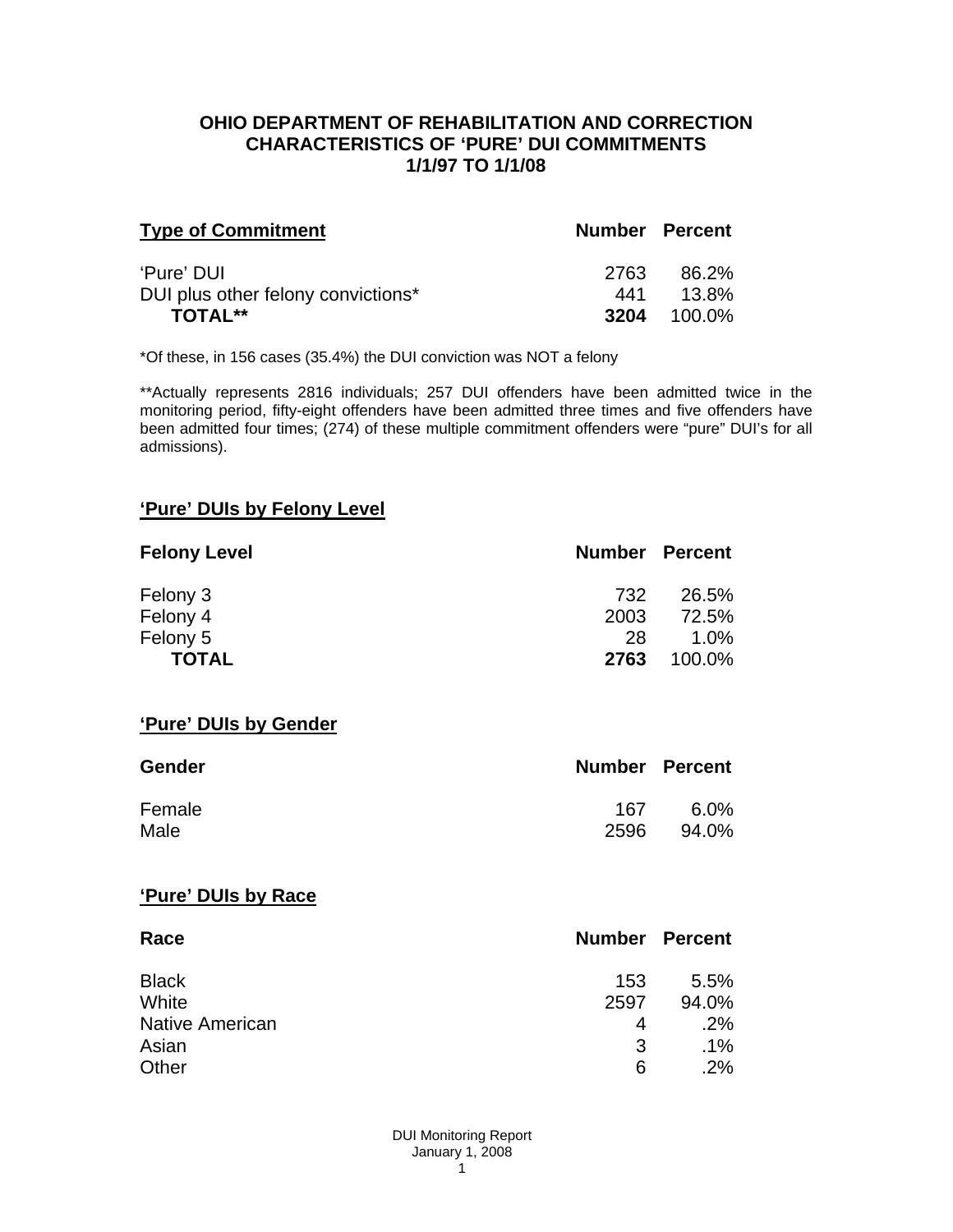# **'Pure' DUIs by Age at Commitment**

| <b>Age at Commitment</b> | <b>Number</b> | <b>Percent</b> |
|--------------------------|---------------|----------------|
| 25 and under             | 128           | 4.6%           |
| 26 to 30                 | 339           | 12.3%          |
| 31 to 35                 | 453           | 16.4%          |
| 36 to 40                 | 604           | 21.9%          |
| 41 to 45                 | 627           | 22.7%          |
| 46 to 50                 | 384           | 13.9%          |
| Over 50                  | 228           | 8.3%           |

| Range = $19$ to 77 | Median = $39$ |
|--------------------|---------------|
| Mean $=$ 39.3      | Mode $= 44$   |

# **'Pure' DUIs by Security Classification**

| <b>Security Level</b>                | <b>Number Percent</b> |         |
|--------------------------------------|-----------------------|---------|
| Level 1-A                            | 253                   | $9.2\%$ |
| Level 1-B                            | 2001                  | 72.4%   |
| Level 2                              | 350                   | 12.7%   |
| Level 3*                             | 158                   | 5.7%    |
| Level 4-B                            |                       | $.0\%$  |
| *Includes inmates still in reception |                       |         |

# **'Pure' DUIs by County of Commitment**

| <b>County of Commitment</b> | <b>Number</b> | <b>Percent</b> |
|-----------------------------|---------------|----------------|
| Cuyahoga                    | 250           | 9.0%           |
| Summit                      | 198           | 7.2%           |
| <b>Stark</b>                | 174           | 6.3%           |
| Hamilton                    | 161           | 5.8%           |
| <b>Butler</b>               | 127           | 4.6%           |
| Lorain                      | 114           | 4.1%           |
| Franklin                    | 114           | 4.1%           |
| Lake                        | 109           | 3.9%           |
| Clermont                    | 107           | 3.9%           |
| Warren                      | 78            | 2.8%           |
| Portage                     | 68            | 2.5%           |
| <b>All Other Counties</b>   | 1263          | 45.7%          |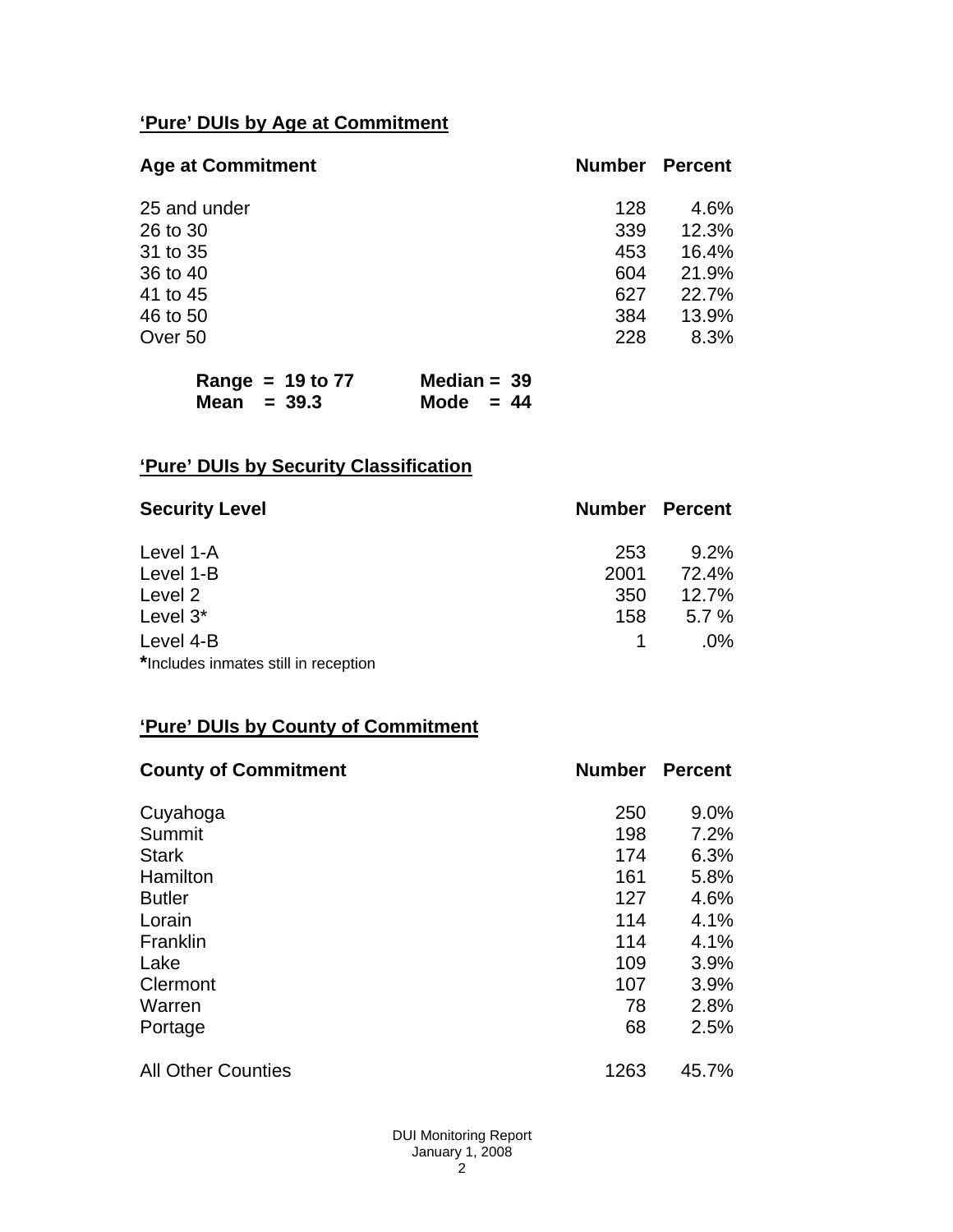# **'Pure' DUIs by Current Status**

| <b>Current Status</b>                  | <b>Number Percent</b> |       |
|----------------------------------------|-----------------------|-------|
| <b>Currently Incarcerated</b>          | 509                   | 18.4% |
| <b>Judicial Release</b>                | 459                   | 16.6% |
| <b>Released under PRC</b>              | 876                   | 31.7% |
| Released to Appeal Bond                |                       | .3%   |
| <b>Furlough (Transitional Control)</b> | 113                   | 4.1%  |
| <b>Vacated Sentence</b>                | 10                    | .4%   |
| <b>Court Order</b>                     | 10                    | .4%   |
| Death of Inmate                        | 16                    | .6%   |
| Released at Expiration of Prison Term* | 763                   | 27.6% |

\*Released without post-release control; of the 1321 DUI releases since January 2004, 676 were expiration of prison term (51.2%), compared with 276 inmates released onto PRC (which included 204 males who successfully completed the DUI IPP sentence reduction program, seven females who successfully completed the Camp Meridian community service IPP program and seven females who completed a drug/alcohol or education intensive program).

# **'Pure' DUIs by Length of Sentence (in months)**

| <b>Length of Sentence</b>           | <b>Number</b> | <b>Percent</b> | <b>Cumulative %</b> |
|-------------------------------------|---------------|----------------|---------------------|
| Two Months (mandatory sentence)     | 67            | 2.4%           | 2.4%                |
| Three to Six Months                 | 319           | 11.5%          | 13.9%               |
| Seven to Eleven Months              | 245           | 8.9%           | 22.8%               |
| <b>Twelve Months</b>                | 690           | 25.0%          | 47.8%               |
| Thirteen to Seventeen Months        | 230           | 8.3%           | 56.1%               |
| <b>Eighteen Months</b>              | 210           | 7.6%           | 63.7%               |
| Nineteen to Twenty-four Months      | 442           | 16.0%          | 79.7%               |
| <b>Twenty-five to Thirty Months</b> | 216           | 7.8%           | 87.5%               |
| Thirty-one to Thirty-five Months    | 2             | $.1\%$         | 87.6%               |
| Thirty-six to Forty-seven Months    | 186           | 6.7%           | 94.3%               |
| Forty-eight to Fifty-nine Months    | 105           | 3.8%           | 98.1%               |
| Sixty Months or more                | 50            | 1.8%           | 100.0%              |

| Mode   | $= 12$ months |
|--------|---------------|
| Median | $= 14$ months |

 $Mean = 18.9 months$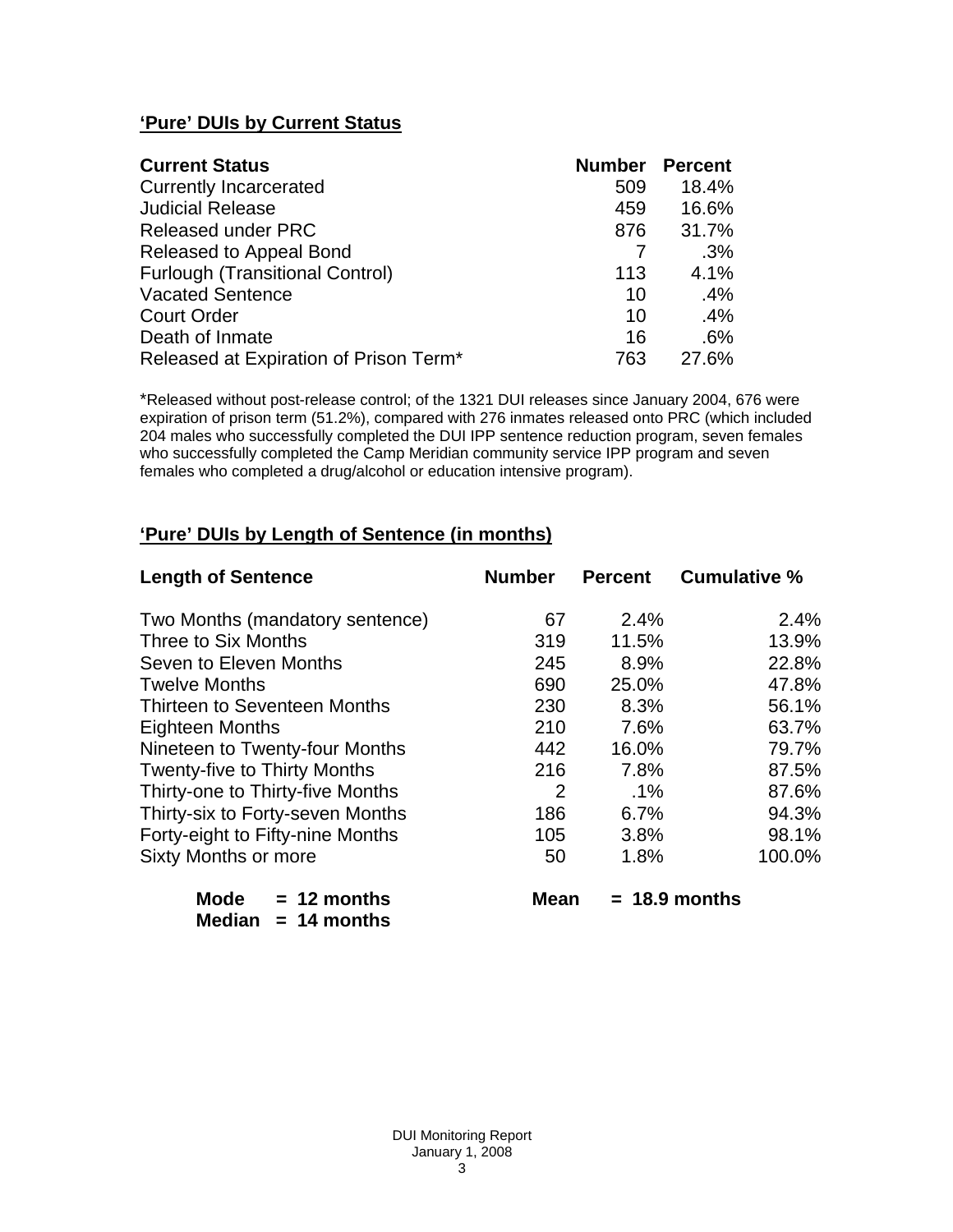# **'Pure' DUIs by Number of Prior Incarcerations**

| <b>Number of Prior Incarcerations</b> |      | <b>Number Percent</b> |
|---------------------------------------|------|-----------------------|
| None                                  | 1644 | 59.5%                 |
| One                                   | 644  | 23.3%                 |
| Two                                   | 283  | $10.2\%$              |
| Three or more                         | 192  | 6.9%                  |

## **'Pure' DUIs Currently Incarcerated by Parent Institution\* (1/1/08)**

| <b>Institution</b>                                     | <b>Number</b>  | <b>Percent</b> | # in<br>Camp   |
|--------------------------------------------------------|----------------|----------------|----------------|
| <b>Allen Correctional Institution</b>                  | 3              | .6%            |                |
| <b>Belmont Correctional Institution</b>                | 19             | 3.7%           | 10             |
| <b>Chillicothe Correctional Institution</b>            | 9              | 1.8%           |                |
| <b>Correctional Reception Center</b>                   | 27             | 5.3%           |                |
| <b>Corrections Medical Center</b>                      | $\mathbf{1}$   | .2%            |                |
| Dayton Correctional Institution                        | $\overline{2}$ | .4%            |                |
| <b>Franklin Pre-Release Center</b>                     | 5              | 1.0%           |                |
| <b>Grafton Correctional Institution</b>                | 13             | 2.6%           |                |
| <b>Hocking Correctional Institution</b>                | 12             | 2.4%           |                |
| <b>Lake Erie Correctional Institution</b>              | 35             | 6.9%           |                |
| <b>Lebanon Correctional Institution</b>                | $\overline{2}$ | .4             | 2              |
| <b>London Correctional Institution</b>                 | 13             | 2.6%           | 5              |
| <b>Lorain Correctional Institution</b>                 | 31             | 6.1%           |                |
| <b>Madison Correctional Institution</b>                | 5              | 1.0%           |                |
| <b>Mansfield Correctional Institution</b>              | 23             | 4.5%           | 23             |
| <b>Marion Correctional Institution</b>                 | 15             | 3.0%           | 3              |
| <b>Noble Correctional Institution</b>                  | 11             | 2.2%           |                |
| <b>North Central Correctional Institution</b>          | 6              | 1.2%           |                |
| <b>North Coast Correctional Treatment Facility</b>     | 148            | 29.1%          | $15***$        |
| <b>Northeast Pre-Release Center</b>                    | $\overline{2}$ | .4%            |                |
| <b>Oakwood Correctional Facility</b>                   | $\overline{2}$ | .4%            |                |
| Ohio Reformatory for Women                             | 22             | 4.3%           |                |
| <b>Ohio State Penitentiary</b>                         | $\overline{4}$ | .8%            | 4              |
| <b>Pickaway Correctional Institution</b>               | 77             | 15.1%          |                |
| <b>Richland Correctional Institution</b>               | 14             | 2.8%           |                |
| <b>Ross Correctional Institution</b>                   | 7              | 1.4%           | 2              |
| Southeastern Correctional Institution                  | $\overline{2}$ | .4%            |                |
| <b>Toledo Correctional Institution</b>                 | 3              | .6%            | $\overline{2}$ |
| <b>Trumbull Correctional Institution</b>               | $\overline{2}$ | .4%            | $2***$         |
| <b>Warren Correctional Institution</b><br>$\mathbf{F}$ | 1              | .2%            |                |

 $N = 509$ 

\*Includes inmates out to court \*\*In DUI IPP program at NCCTF (male) \*\*\*Female inmates in TCI camp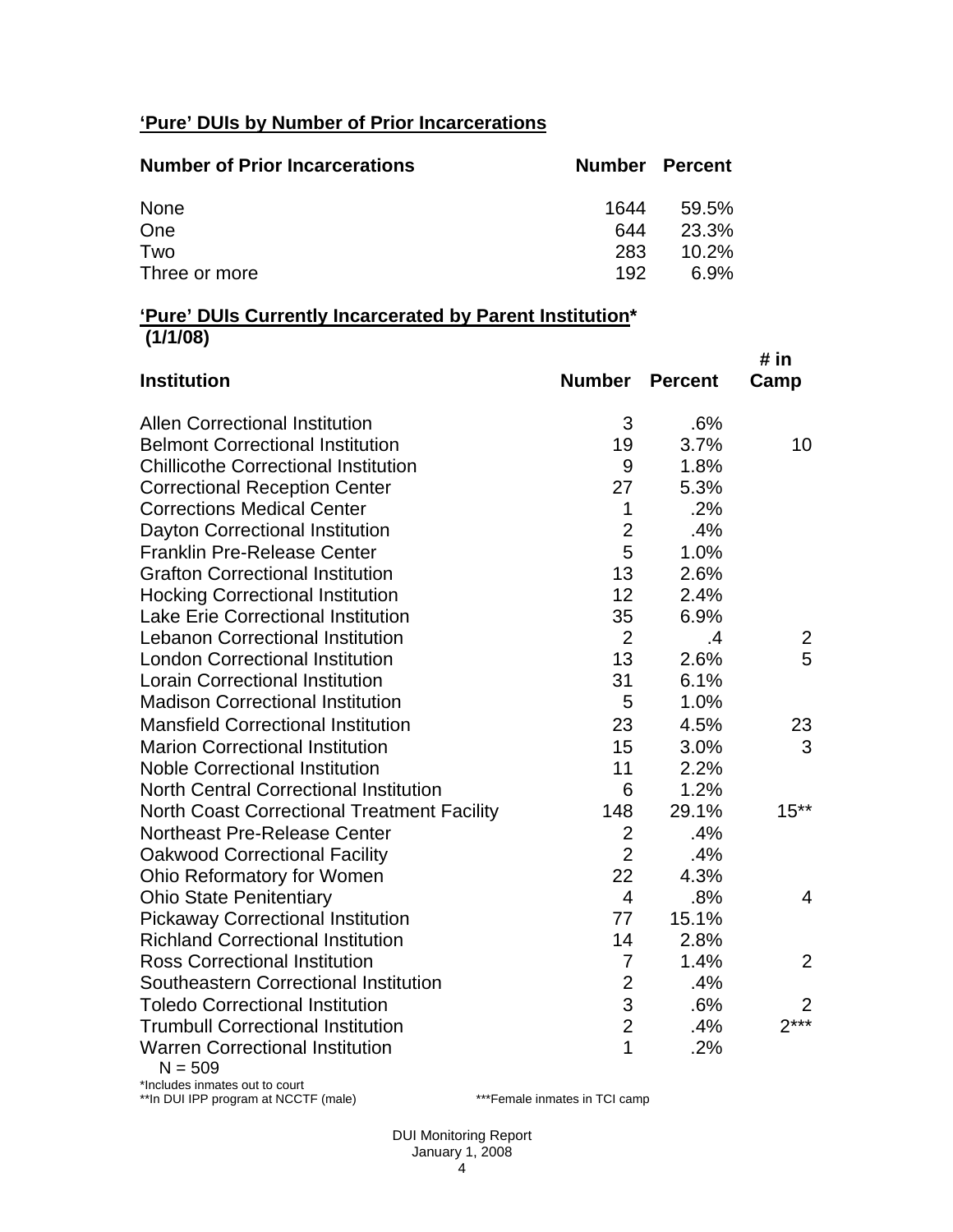# **'PURE' DUI OFFENDERS COMPARISON OF SELECTED RELEASE TYPES DEMOGRAPHICS AND TIME SERVED/TIME SAVED VARIABLES 1/1/08**

|                                                                                | <b>Release Types</b>        |                                |                                             |                                |                           |                               |                                                                |                                       |  |
|--------------------------------------------------------------------------------|-----------------------------|--------------------------------|---------------------------------------------|--------------------------------|---------------------------|-------------------------------|----------------------------------------------------------------|---------------------------------------|--|
| <b>Variables</b>                                                               |                             | Post-<br>Release<br>Control    | IPP with<br>Post-<br>Release<br>Control**** |                                | Judicial<br>Release       |                               | Expiration<br>of Sentence<br>with No<br>Supervision            |                                       |  |
|                                                                                | N                           | $%$ *                          | $\mathsf{N}$<br>$%$ *                       |                                | $\% *$<br>N               |                               | $\%$ *<br>N                                                    |                                       |  |
| <b>TOTAL</b>                                                                   | 461                         |                                | 395                                         |                                | 459                       |                               | 763                                                            |                                       |  |
| Race:<br>White<br>African-American<br><b>Native American</b><br>Asian<br>Other | 436<br>23<br>$\overline{2}$ | 94.6<br>5.0<br>$\overline{.4}$ | 376<br>16<br>1<br>$\overline{2}$            | 95.1<br>4.1<br>$\cdot$ 3<br>.5 | 435<br>23<br>$\mathbf{1}$ | 94.8<br>5.0<br>$\overline{2}$ | 7036<br>55<br>$\mathbf{1}$<br>$\overline{2}$<br>$\overline{2}$ | 92.1<br>7.21<br>.1<br>.3<br>$\cdot$ 3 |  |
| Gender:<br>Male<br>Female                                                      | 440<br>21                   | 95.4<br>4.6                    | 395                                         | 100.0                          | 416<br>43                 | 90.6<br>9.4                   | 714<br>49                                                      | 93.6<br>6.4                           |  |
| Age:<br>Mean<br>Median<br>Mode                                                 | 37.9<br>37.0<br>36.0***     |                                | 38.4<br>39.0<br>42.0                        |                                | 38.5<br>38.0<br>38.0      |                               | 39.5<br>40.0<br>44.0                                           |                                       |  |
| <b>Commitment County:</b><br>Major Urban**<br><b>All Others</b>                | 203<br>261                  | 44.0<br>56.0                   | 132<br>263                                  | 33.4<br>66.6                   | 139<br>320                | 30.3<br>69.7                  | 287<br>473                                                     | 37.6<br>62.4                          |  |

\*Column totals = 100%

\*\*Cuyahoga, Franklin, Hamilton, Lucas, Montgomery, Stark and Summit

\*\*\*Multiple modes; lowest value is shown

\*\*\*\* Males completing the DUI IPP at NCCTF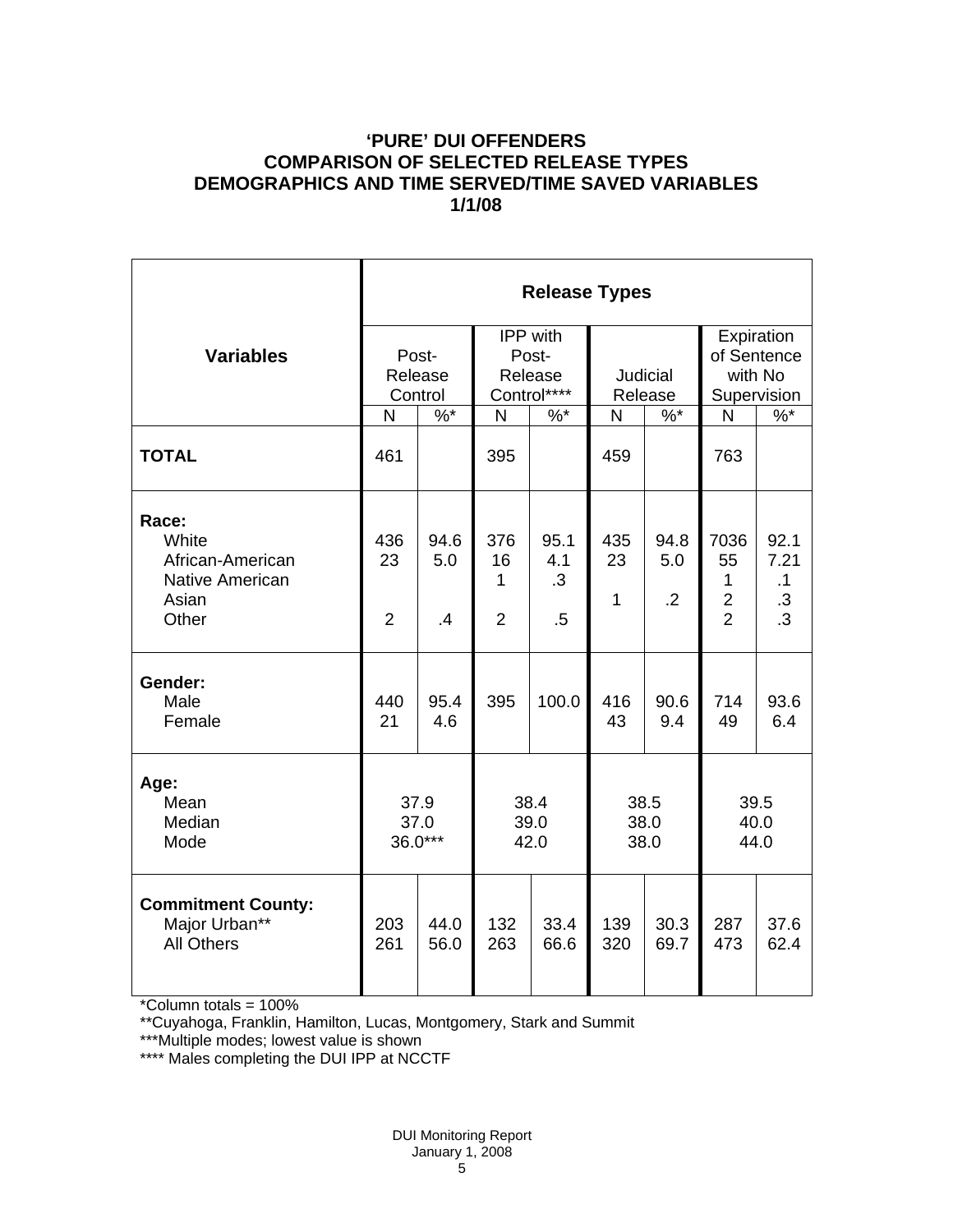|                                                                                       | <b>Release Types</b>        |                              |                                         |                            |                       |                            |                                                       |                             |
|---------------------------------------------------------------------------------------|-----------------------------|------------------------------|-----------------------------------------|----------------------------|-----------------------|----------------------------|-------------------------------------------------------|-----------------------------|
| <b>Variables</b>                                                                      | Post-<br>Release<br>Control |                              | IPP with<br>Post-<br>Release<br>Control |                            | Judicial<br>Release   |                            | Expiration of<br>Sentence<br>(with No<br>Supervision) |                             |
|                                                                                       | N                           | $\%$ *                       | $\frac{9}{6}$<br>N                      |                            | N<br>$\%$ *           |                            | N                                                     | $\frac{9}{6}$               |
| <b>Sentence Length</b><br>(Months):<br>Mean<br>Median<br>Mode                         | 11.8<br>12.0<br>12.0        |                              | 19.3<br>17.0<br>12.0                    |                            | 20.8<br>18.0<br>12.0  |                            | 14.3<br>12.0<br>12.0                                  |                             |
| <b>Number of Priors:</b><br>None<br>One<br>Two<br>Three or More                       | 246<br>112<br>51<br>52      | 53.4<br>24.3<br>11.1<br>11.3 | 270<br>90<br>24<br>11                   | 68.4<br>22.8<br>6.1<br>2.8 | 315<br>81<br>40<br>23 | 68.6<br>17.6<br>8.7<br>5.0 | 451<br>179<br>79<br>54                                | 59.1<br>23.5<br>10.4<br>7.1 |
| <b>Time Served (Months):</b><br>Mean<br>Median<br>Mode                                | 9.4<br>7.9<br>$4.6**$       |                              | 7.0<br>5.5<br>5.7                       |                            | 6.1<br>3.8<br>2.2     |                            | 11.2<br>8.9<br>$5.7**$                                |                             |
| <b>Time Saved Through</b><br><b>Early Release (Months):</b><br>Mean<br>Median<br>Mode | N/A                         |                              | 10.9<br>7.5<br>$6.1***$                 |                            | 14.3<br>12.3<br>9.2   |                            | N/A                                                   |                             |

\*Column totals = 100%

\*\*Multiple modes; lowest value is shown